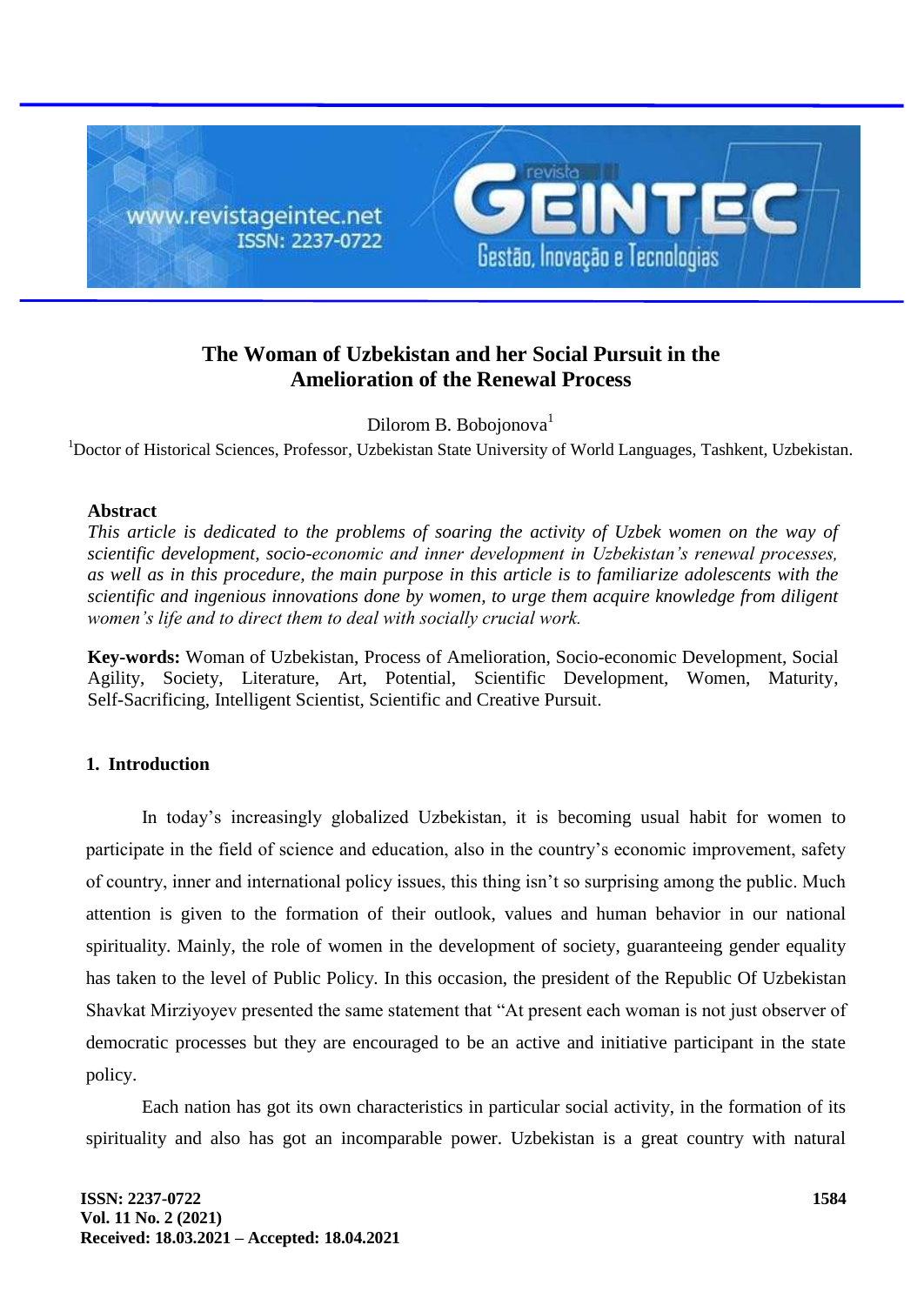resources, affluent economic and human potential. Science and development has presented a wide way for the development of our country due to the up to date requirements and it helped to ensure the enrichment of our national and motivational values. At the moment, large development in the country depends on the amount of women who are socially active in our updated globalized world. Respectful President of the Republic of Uzbekistan Shavkat Mirziyoyev sent petition to "Oliy Majlis" on December 24,2020 and mostly mentioned that" the greatest wealth is intelligence and knowledge, the greatest legacy is good upbringing, the greatest poverty is ignorance! Therefore, all of us should learn up to date knowledge, enlighten and possess a high culture". Particularly, increasing the social activity of women and girls, who are one of the superior wealth of the people, with great spiritual potential, in the modern development of Uzbekistan is becoming more and more crucial.

Undoubtedly, in the great history of Uzbekistan, hundreds of doctors of Sciences and academics who has a high role in field of education, ingenuity and created generation with its leader, sufficient knowledge, educated level, it is worth to be proud of the presence of women and girls who have assisted to the amelioration of Uzbekistan with their innate ability, knowledge who are currently actively taking part in. There is no doubt that Uzbekistan is a rich country in human potential and the President of the Republic of Uzbekistan Shavkat Mirziyoyev said " we realized and appreciate our respected intellectuals, figures of Science and Technology, respected academics, representatives of literature, art, sports, culture. It is universally accepted truth and worth to be proud of the fact that there are hundreds of Uzbek women among them, they play a vital role in ensuring the country's local improvement due to their loyalty, social pursuit and potential in different fields, the incomparable role of women in the creation of human capital, their contribution to the improvement of science, their role in the preparation. We can't neglect the fact that it is suitable to present feedback on the vital tasks as a result of recapitulating above-mentioned attributes of Uzbek women and girls.

## **2. Methods**

It is true fact that in an updated Uzbekistan, women are currently actively participating in the field of Science and education and in many other areas. In accordance with the large-scale amendments carried out in free civil society in order to rise their political activity and their status in society, their attendance in the social renewal processes, ensuring the development of Science and technology and innovations for the purposes of strengthening the country's economy, it is easy and suitable to define the degree of prominence, development and niches of this state depending on the pivotal outcomes and the work carried out, if there is an ambition to protect women from family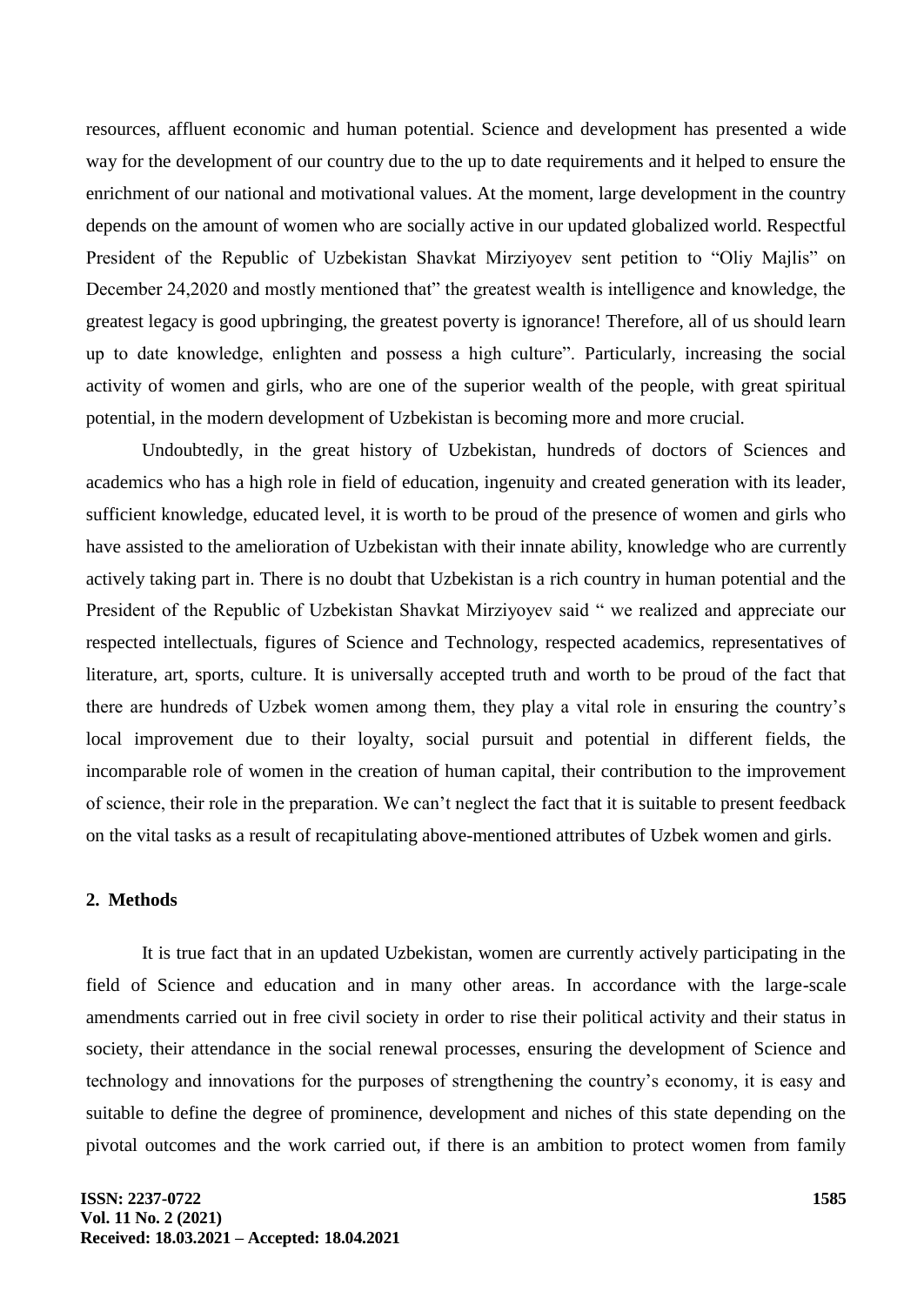violence. The government officials are paying much attention to increase the social activity of women of Uzbekistan in the development of society and in the reform process, to study the issue of ensuring gender equality. A number of research works have been done in different fields of social sciences related to the efforts of the country's women in the development of science, their activities in social life, these studies are vital in the study of women's issues, in depth analysis of the reasons of the appearance of existing problems, development of a number of proposals.

The rights and independence of women and girls of Uzbekistan are reflected in all laws adopted in our state, namely the Constitution of the Republic of Uzbekistan, the Family Code, the Civil Code, the Labor Code, the laws on education, protection of the health of citizens, employment of the population, elections to the Oliy Majlis, elections to regional, district and City Councils of people's. Furthermore, the tasks aimed at eliminating these issued play a pivotal role as a result of paying special attention to the problem of women and girls in these documents. Main directions of the comprehensive improvement of Uzbekistan in the strategy of movement for 2017-2021,decision of the president of the Republic of Uzbekistan Shavkat Mirziyoyev № PP-4235 of March 7, 2019 "on measures to further rise the guarantees of women's labor rights and support of entrepreneurial pursuits", and additional normative documents related to the field.

The distribution of the Uzbek women's labor hired in social production in different fields of the national economy, the role of women and girls in the betterment of science, as well as the social activity in its development are reflected in the research. As well as, in the field of historical science research, problems encompassing women employment, their participation in different spheres, public administration and women's status in the family, gender equality are revealed on the basis of documentary materials. Lots of research works have been done on the role of women in the amendment of society, their socio-political activities, national and international aspects of their gender and reproductive rights, as well as the processes of formation of women as a socio-political force in the conditions of market economy. Multitude of human beings honestly reckon that it is also worth emphasizing that in studies aimed at increasing the social status of women in society and solving their problems, the social activity of women has not been analyzed from the point of view of historicity, only scientific and popular articles dedicated to some aspects of this problem have been published. Finally, taking into account of situation, hundreds of doctors of Sciences and academicians, who have a separate role in the history of each country in the education and developed generation with its unique, deep knowledge, level and ingenuity, and who have an independent worldview, philosophical observation, with their knowledge and ingenuity among thousands of members of science, have served for their country, it is important to realize that the role of women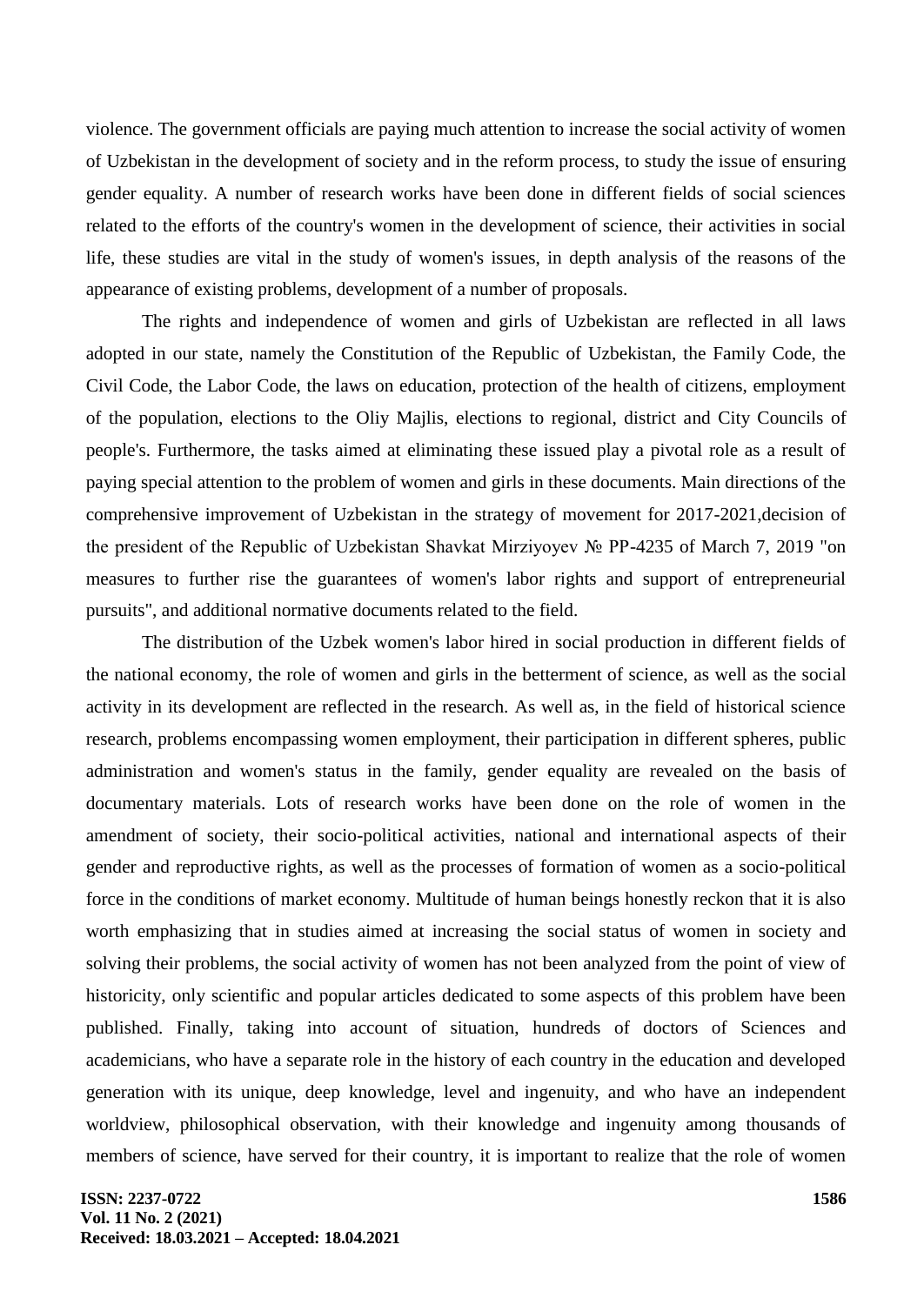and girls is great and incomparable. It is due to the fact that women in Uzbekistan have been given the chances to increase their social activity to show off the desires and talents of women. Actually, active women often achieve success and manifest themselves in different fields of life. Timely resolution of problems have been brought to serious attention in recent years, in order to ease their pain, effective work is being carried out to quickly find their solution in this sphere. The establishment of vocational training centers in different 136 neighborhoods with high unemployment and poverty rate and in other vacant places in the solution of these problems is within the same period of time the provision of "women's book" on targeted work with unemployed, lost breadwinners, single mothers and women with limited chances.

The updated views of women are indicating in Uzbekistan, which are being updated today, as an active layer of society, their activity in all spheres of research, medical and educational institutions, industrial enterprises, farmer farms, small business centers, entrepreneurship, sports, their role in the management of the family, as a result of these factors state and society is developing. This is directly policy commenced by the President of the Republic of Uzbekistan Shavkat Mirziyoyev, namely, is the opportunities created for women and girls to ensure their rights and independence for a truly happy life, to achieve growth, to fulfill professional and family engagements in harmony. The president has always stated that not every woman and girl should be an observer of democratic processes, but an active and constant participant, he does not overlook such characteristics as women's wisdom, patience and dedication, gratitude and dedication. Thus, being a suitable generation of our great ancestors, the goal of future development was to create the foundation of the third Renaissance, to achieve it as a strategic task for the Uzbek people and to raise the level of the national idea. In this priority direction, it was stated that making women more educated, more educated woman also would be the most crucial task. It is undeniable to take into account that an enlightened woman is a way of development of society, because exactly she, the nation, will remain, will rear young generation of Uzbekistan form their experience, talent, consciousness, worldview, level of knowledge. In short, the girl who has got a higher education, being educated and having a potential adult, in the future, will pass this on to her children, will approach them with accountability in all fields. American prominent scientist Mariana Kemp, who has been studying the stages of the surroundings and amelioration of Uzbek women from the very beginning to the present day, believes that "for the improvement of the life of women, it is crucial to provide them with excellent knowledge and create an environment for their free activity. Until, permit them to start their own small business, allow them to own their own income, let them speak for their children and for their family. These factors play the role of women in society."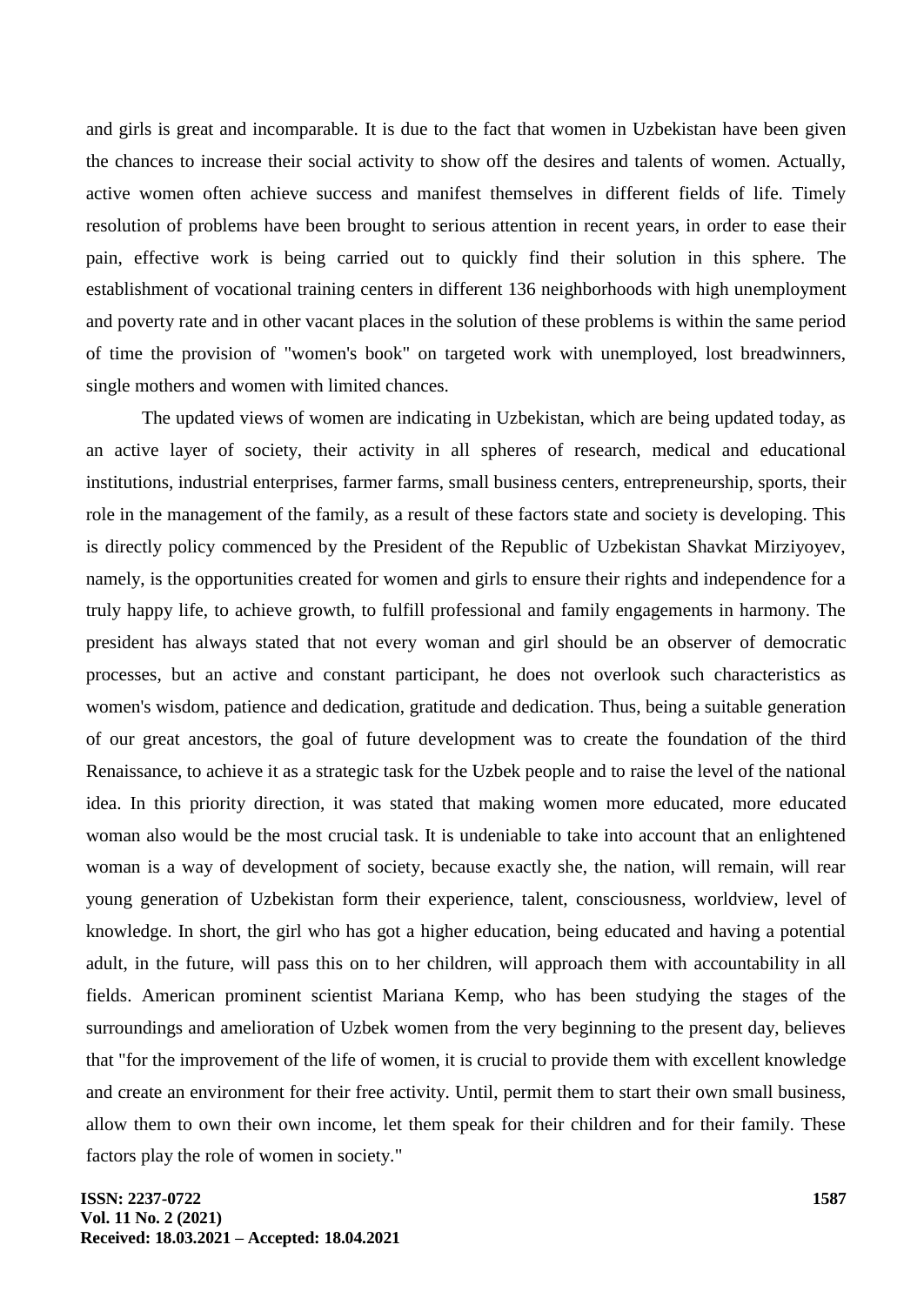Public unions encompassing "women of Law", "Science and woman", "women of creativity", "women of initiative", "women and health", "women of Honor" were established in the Republic for the purpose of increasing the level of woman in society. The fact that the" woman of the year"," educated family " competitions are held is a pivotal factor in the material and spiritual stimulation of active women.

The address sent by Shavkat Mirziyoyev to the "OLIY MAJLIS" on December 29, 2020 is strategically vital. President described the optimal amendments of Uzbekistan for the foreseeable future. The issues related to the address are incredibly, socio-economically important. Issues including ameliorating the quality of education, ensuring employment, fighting against pandemics, reducing poverty, identifying growth points of regions, combating corruption, establishing the women's Community Council, the word land, the principle of "one court-one instance" are just some components of these standing lists. In addition to this, it is somehow difficult to determine which issue is primary or more important according to the load and health. Because the address of President raised the most right, painful, most current issues related to the future of our country. All these tables are equally relevant to women, who make up almost half of the population of the Uzbekistan.

According to the latest information, it cannot be neglected that as a result of the reforms carried out in the field of higher public administration, the number of women has increased even more. A very good example here is that, the restoration of the updated Uzbekistan has brought the process of comprehensive support for women and girls as well as the provision of gender equality policies to a new level. During the past short period, 2 decrees of the President of the Republic of Uzbekistan, 2 resolutions, 6 resolutions of the government and 4 decrees were adopted in this regard. While the number of women working in the ministries of the country amounted to 10.5 per cent in 1993, alternatively this figure was 12 per cent in 2005, 15.3 per cent in 2011, it can be seen that the number of women increased from year to year.

The Senate of the Oliy Majlis established a committee on women's and gender equality issues. "Laws on protection from harassment and violence" and" guarantees of equal rights and chances for women and men" were adopted by government officials. In the field of the newly established neighborhood and the Ministry of family support, women took the first place in the positions of heads of ministers and regional departments. They were assigned the tasks of soaring the social activity of women and girls in the country, working with their issues, as well as organizing work in state and public organizations.

The pattern of female participation in public administration has significantly increased encompassing T. Norboeva-Chairman of the Senate of the Oliy Majlis, A. Shin-Minister of preschool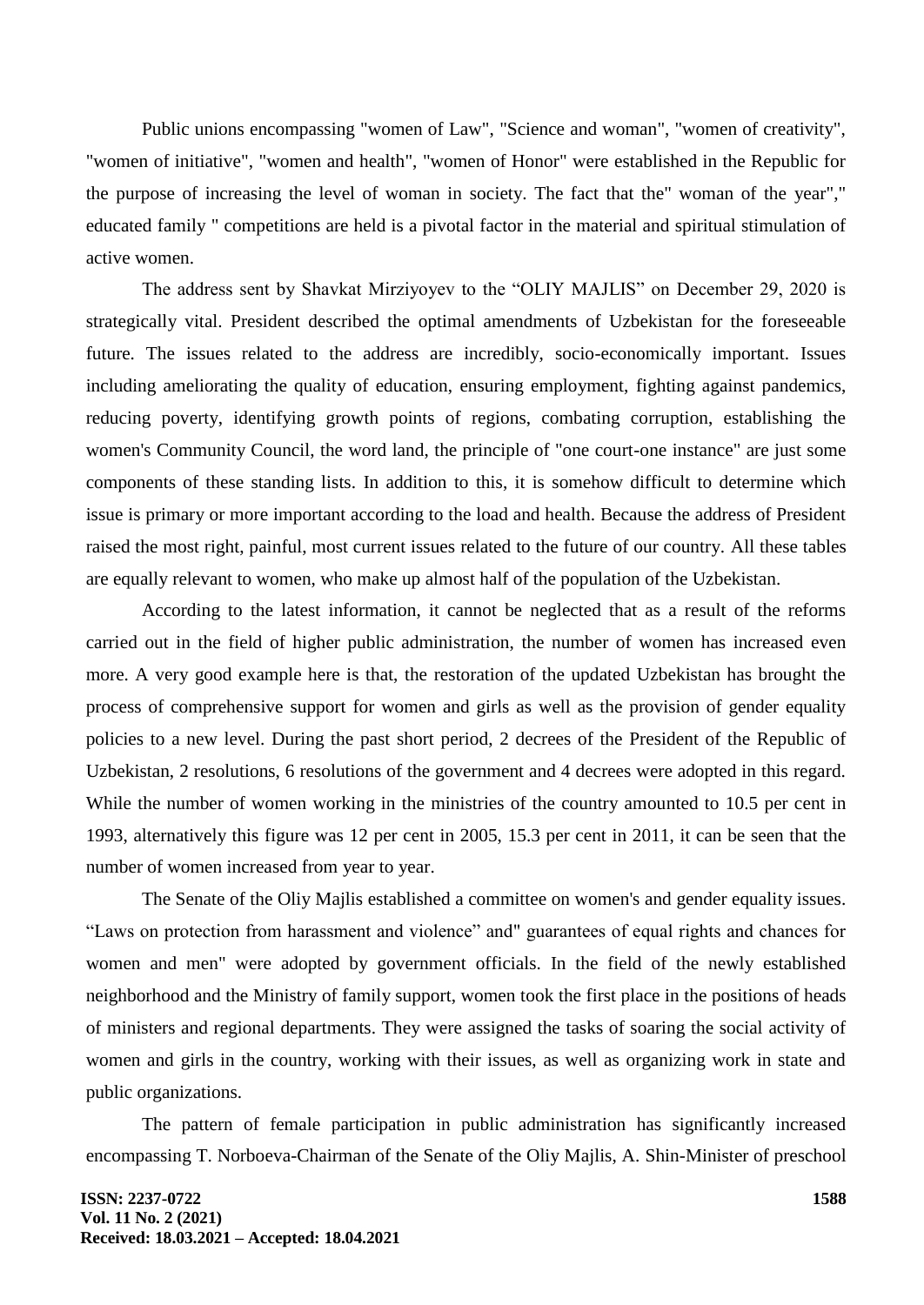education, Sh. Turdikulova-first place of the minister of innovation development, S. Ortikova-place of the Prosecutor General, G. Rixsieva-rector of Tashkent State University of Oriental Studies and professor Ataniyazova is the rector of Karakalpakstan Medical Institute. Furthermore, women were selected to the positions of 6 district governors throughout the Republic. Women accounted for 49 (34.2%) of 143 employees appointed to the positions of the press secretary, equated to the position of the deputy in all state bodies.

A surplus range of work is currently being carried out to protect the rights and interests of women, to attain their full participation in the socio-political surroundings of the country, to ensure gender equality and reproductive health. Also, a new field has been created to provide modern housing for women in need of social protection. Because of this system, 1564 women received not only housing, but also jobs. The advantages of women and girls who work with dedication in every field and attain high goals are also preferable. The Legislative Chamber of the Republic of Uzbekistan held 15 elections in 2014, 17 in the Senate, and more than 23 percent of the deputies of local councils were women, as well as 48 or 32 percent of 150 deputies elected to the Legislative Chamber of the Oliy Majlis according to the results of 2019 elections which is held through the state. According to the fact that the figure exceeds 25 per cent in the Senate and local councils has indicated for the first time in the history of Uzbekistan that the number of women in the national parliament has reached the level corresponding to the recommendations set by the United Nations which is astonishing. Among the 190 national parliaments in the world in terms of the number of female deputies in the parliament of Uzbekistan rose to 37th place. Notwithstanding, in 2014 year in this regard the indicator was 128-th place. Everyone knows that for the first time in the history of our national parliament, a woman was elected president of the Senate.

Up to 2020, about 1380 women work in the field of state organizations in leadership niches, 16 women took the prior award "hero of Uzbekistan", many of them received the honor of professor Doctor of science, academician, "teacher of the nation", "poet of the nation", "artist of the nation". The number of women in the state leadership positions is soaring including Ministers, Governors, associations, directors of banks and companies, law agencies, responsible tasks within Uzbekistan Armed Forces. 72 percent of women who work in the spheres of sciences, health, culture and art are active. Majority of neighborhood owners and activists are women.

Many attempts to guarantee that our spiritual values are flourished with achievements of Science and education have created a wide way for the development of our state with the help of globe standards. If we think about future plans, these assignments depend on the degree of attendance of democratic changes. In addition to this, Shavkat Mirziyoyev stated, " our prior wealth is gigantic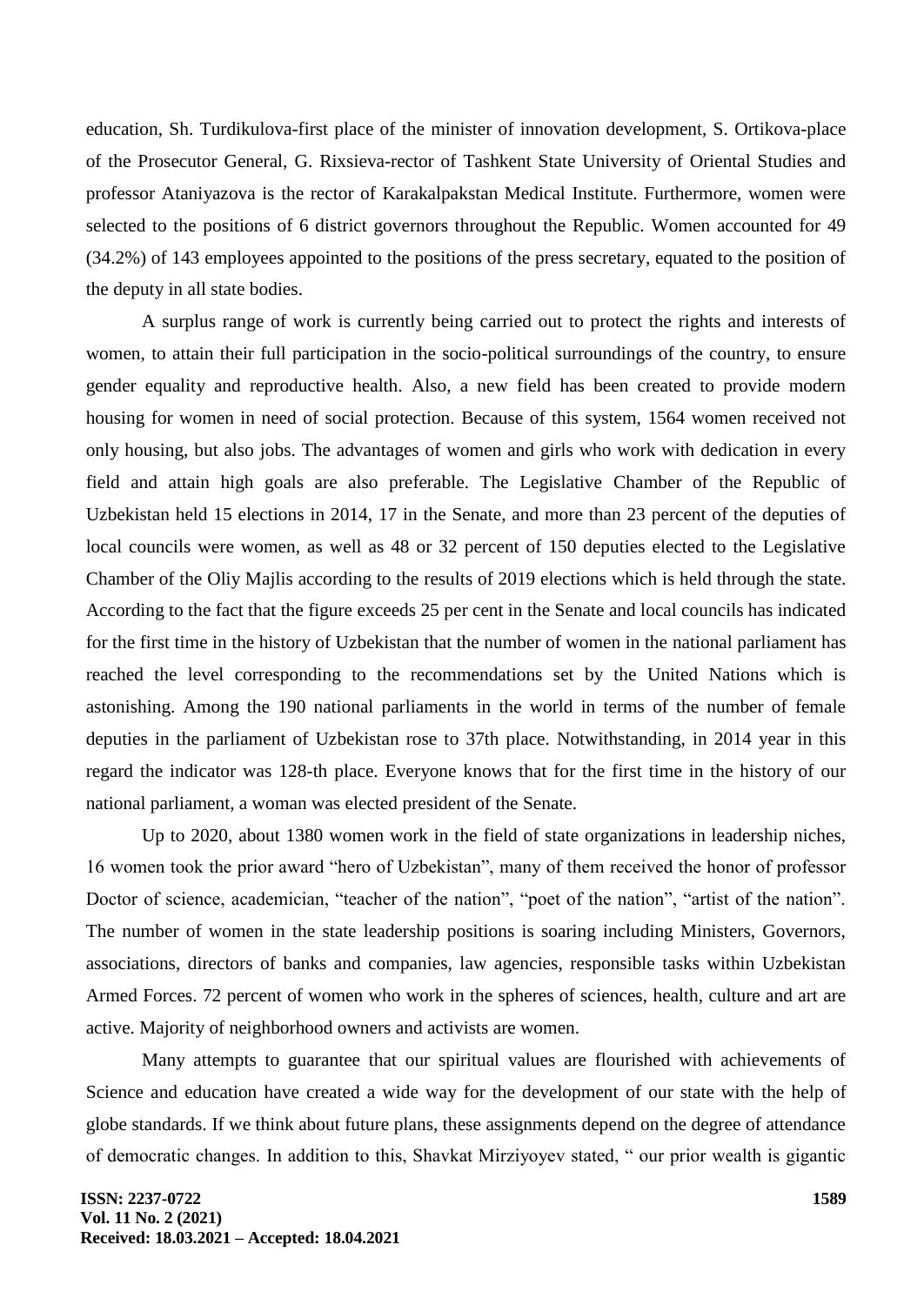spirit and potential of our people" . The academic and scientific eagerness of women plays more crucial role in this process. It is well known fact that it reflected and opened a new approach and opportunities for historical realities, as well as the chance to organize research in every section of Social Sciences, mostly, in order to restore of historical reality in connection with women and girls.

#### **3. Results and Discussions**

In the beginning years of independence, much attention has been given to the problem of women of Uzbekistan, namely in state policy reforms, soaring their attendance. By carrying out serious efforts to guarantee for the achievements of Science and Education, the social agility of women and girls of the state has created a wide range of ways for the amelioration with connected to the requirements of the globe. Mostly, severe solutions were proudly taken to create dwelling conditions for women, improve their health, guarantee gender equality and ameliorate of the rights of women in the family.

Particularly, the benefits of the laws have become enormous in the activities of Uzbek women's club on employment, colonization and professional orientation of their niches among family members. Furthermore, various types of decisions are set today, thus the future plans, science and its progress, largely depend on the amount to which scientists take part in, it is not hard to understand. Moreover, President of the Republic of Uzbekistan Shavkat Mirziyoyev emphasized, " If we tell about women who have sufficient knowledge and innate ability, leadership capabilities, the Golden fund of our nation, there will be no place. At this time, the role of women serves a more crucial factor in every scientific, social life.

Because of the ameliorations, the number of female genders in the field of State management bodies soared. According to given information and statistics, the role of female ministers, heads of departments, assistants consultants accounted for 10.5% in 1993, this trend was 12% in 2005, 15.3% in 2011. The number of women among government officials reached 180 in 1996, 206 in 2000, 227 in 2005 and 310 in 2011.

At present, economic amelioration, state security, national and international policy of country, generally, participation of female genders in the development process in the field of Science and education is becoming widespread. It is possible to define the progress and niches of country in question related to attendance of women in the process of state policy reforms, their support from the community. 310 (41.3%) of 750 candidates gave their votes in the elections to the Legislative Chamber of the Oliy Majlis of the Republic of Uzbekistan will be women on December 22,2019.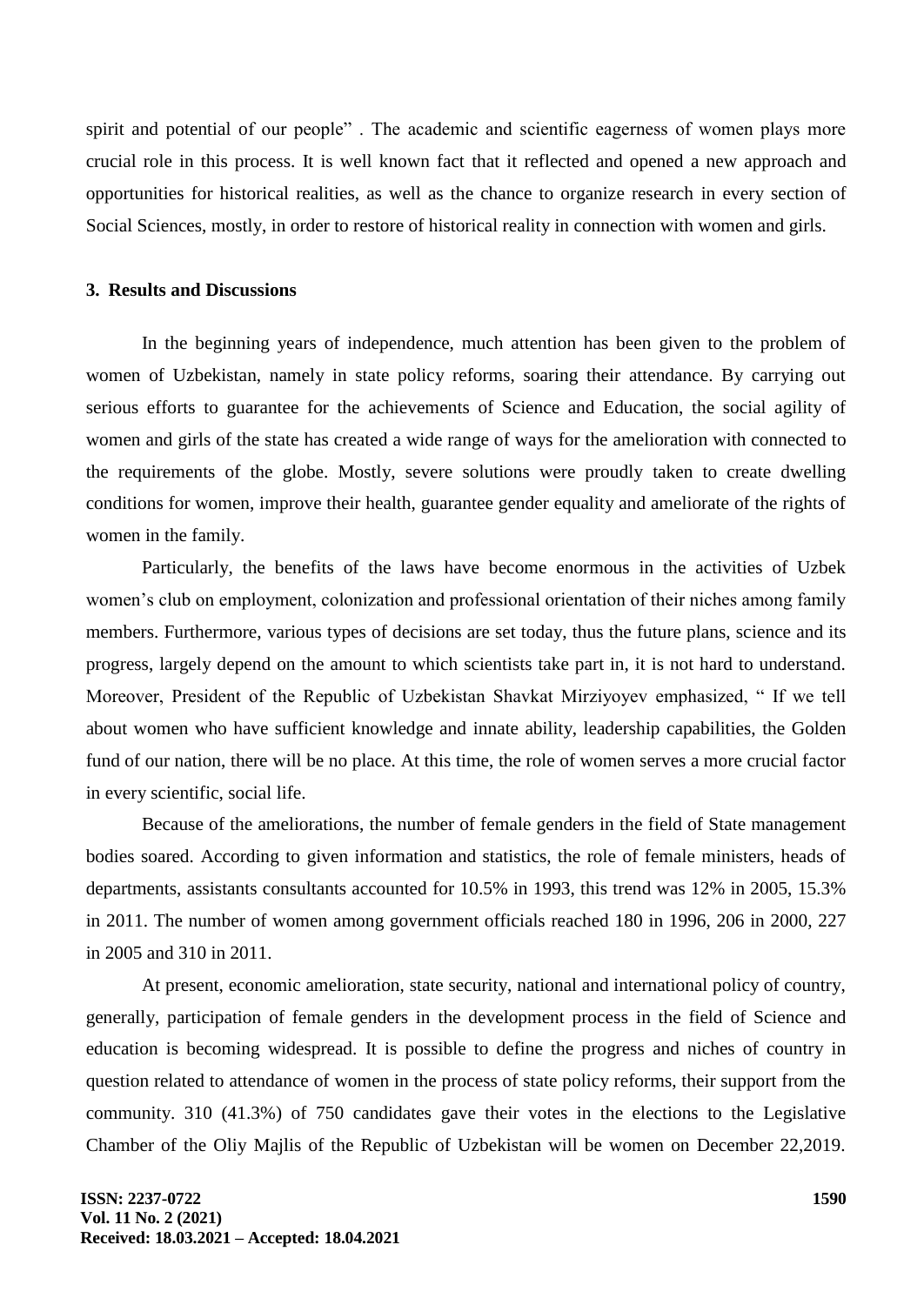This figure was approximately 10%(31.8%) more than in the state elections held in December 2014, the Oliy Majlis made up 32% of legislative deputies, 25% of Senate members, 31.2% of Deputies of Regional Councils of women deputies. Due to statistics, the Parliament of Uzbekistan accounted for  $37<sup>th</sup>$  among 190 countries,  $57<sup>th</sup>$  around 188 states in the globe gender equality index. 210(24.7%) of 849 women were young in the 20 ministries of Uzbekistan according to March 1, 2020. We can see that highest gender equality in in the ministries of water economy (65.2%) and Justice (50%), the lowest figure is in the ministries of economy and art (6.7%) and agriculture (6.9%). According to this regard, we can discern that women as leaders in the project of the National Review increased from 27.7% (2015) to 33% (2019).

Taking into account these factors, majority of female siblings, who have a separate role in the great history of our country with their unique leaders have been awarded the highest priority titles, orders and medals of our country, encompassing "the hero of Uzbekistan", "Peoples teacher of Uzbekistan", "National poet of Uzbekistan". More than 500 doctors of Sciences and academicians, thousands of candidates of Sciences with their knowledge and innate ability serve the prosperity and bright future of our motherland.

In the  $21<sup>st</sup>$  century which is an area of science and industry, this problem has currently become widespread, because, separate and enormous alterations have been committed. Due to this fact, we are having such ideas: there is such a premise, which definitely indicates the spiritual reflection of any nation, as well as it is defined by the ideas of community to women. Taking into account all of this, the most prior and beneficial assignment in our today's life is to make our lives more bright and prosperous, first and foremost, to increase the place and prestige of females in society, social activity, to sufficiently evaluate the work of women on different directions, it is directed to ease the pain of our sisters, who are housewives in. Above-mentioned words are not just dry it is connected not only with spirituality, but also to scientific and practical work.

It is well known that the role of scientists who made an enormous contribution to improvement of science, prosperity of our country is incomparable. According to this regard, it is right to remember many women who have inherited a name in the history of country with their innate ability, knowledge, level and have a separate role in the upbringing of a highly educated generation with an independent outlook, philosophical observation. We cannot neglect fact that it is not impossible to present an example of the preference and importance of scientific research carried out by the Subjects Academy of the Republic of Uzbekistan, professor, winner of the State prize of the Republic of Uzbekistan named after Abu Rayhon Beruni, scientist Rahima Aminova.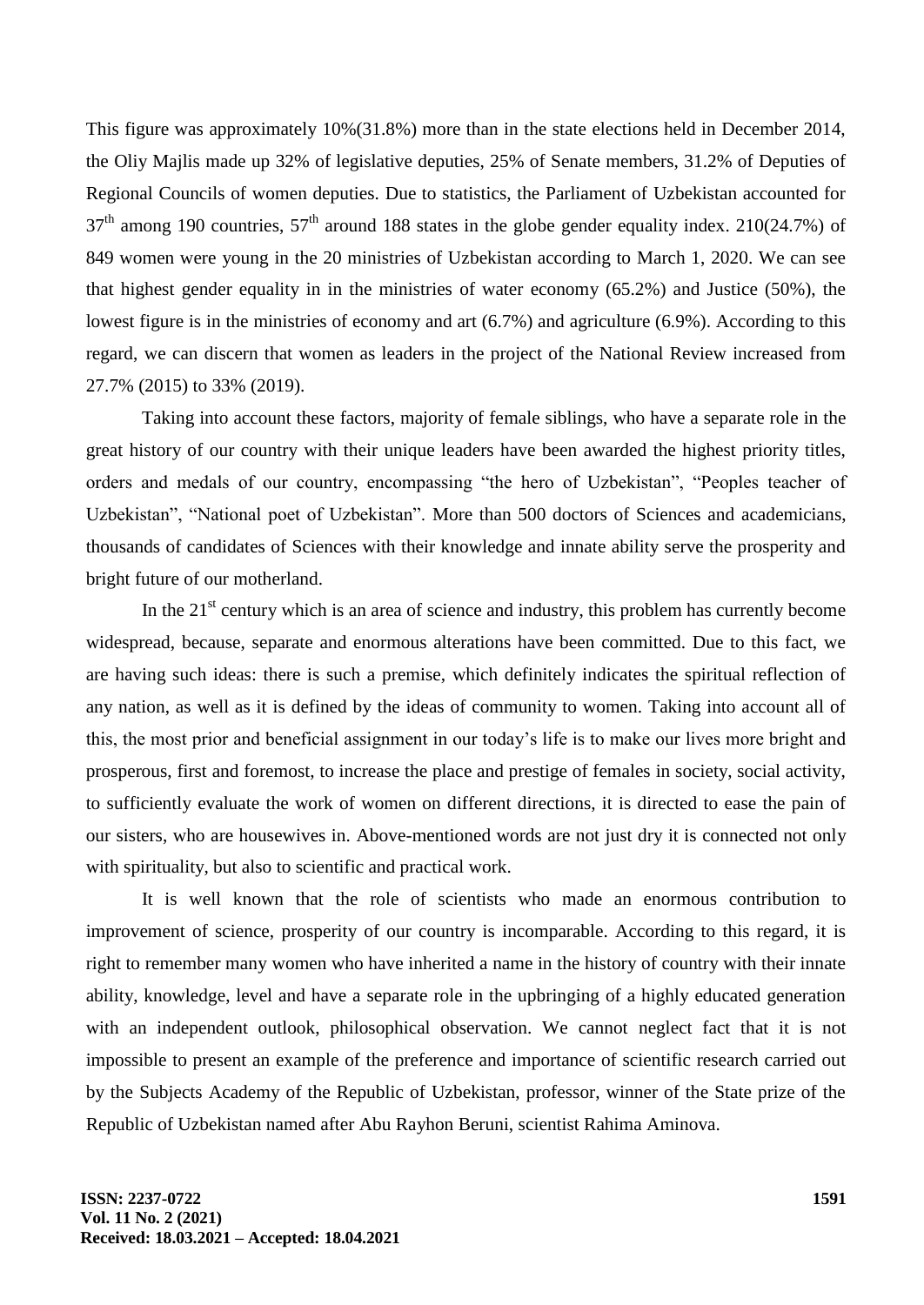It is universally accepted truth accepted truth that the author of lots of studies on the history of Uzbekistan and Central Asia, a talented and clever, intellectual, unique person who has idled away precious hours of her life productive and meaningful, who familiarizes and recognizes that loyalty, initiative and dedication are the priority of her work process. Everyone knows that she is just a scientist who created her own scientific school in Uzbek historical science. She is so extrovert who published more than 300 titles, of which 15 are major monographic studies, which indicate the wealth of the scientific interest, the versatility of her creative talent. In 1978, Rahima Aminova made a speech on the issue of women and girls of Uzbekistan in English at Congress of sociologists which is held throughout the globe of countries in Upsala, Sweden. That lecture was mostly respected by attendants of the conference and it was also printed in the newspaper which was published in the city of Upsala, it was a great achievement of scientist. In addition to this, Rahima Hodievna actively took part in scientific conferences held in majority of countries with her lectures. It is irrefutable that young generation should enjoy the heritage left by such historian scientists as Roziya Muqminova and Ra'no Rajabova, the people of Science today. Their inherited noble work is great example for each of us.

Currently, the most widespread problem was raised: "we must carry out everything to create suitable conditions for 17 million women encompassing mothers, sisters, grandmothers who are living in our motherland". These great words were told by the president of the Republic of Uzbekistan Shavkat Mirziyiyev in the appeal to Oliy Majlis for the purpose of strengthening the role and niche of women in the administration of the state policy. We believe that there are many loyal scientists, the future of our country will be bright and prosperous, and its people will be rich, will dwell in a bright life in order to develop the motherland, science of Uzbekistan, actively take part in the process of ameliorations. If young generation utilize such conditions and forthcoming opportunities in a prosperous way and takes different lessons from the great scholars and mentors who resided in the past, they fully swot up the achievements of World Science and culture, become professional personnel for the bright future and growth of the state. The President also mentioned: "It is crucial for everyone to create a lot of chances for young generation in Uzbekistan to achieve their goals and to provide sufficient support." We cannot neglect fact that much attention is given to young generation in Uzbekistan and a lot of possibilities which are created for teenagers are being evaluated highly by foreign specialists. It is unforgettable truth that at the moment the new idea of **"from the national revival to the national rise"** in Uzbekistan, which is enormously entering our lives for the purpose of putting foundation for the third Renaissance period in Uzbekistan, amendments are being carried out in order to have versatile bright future.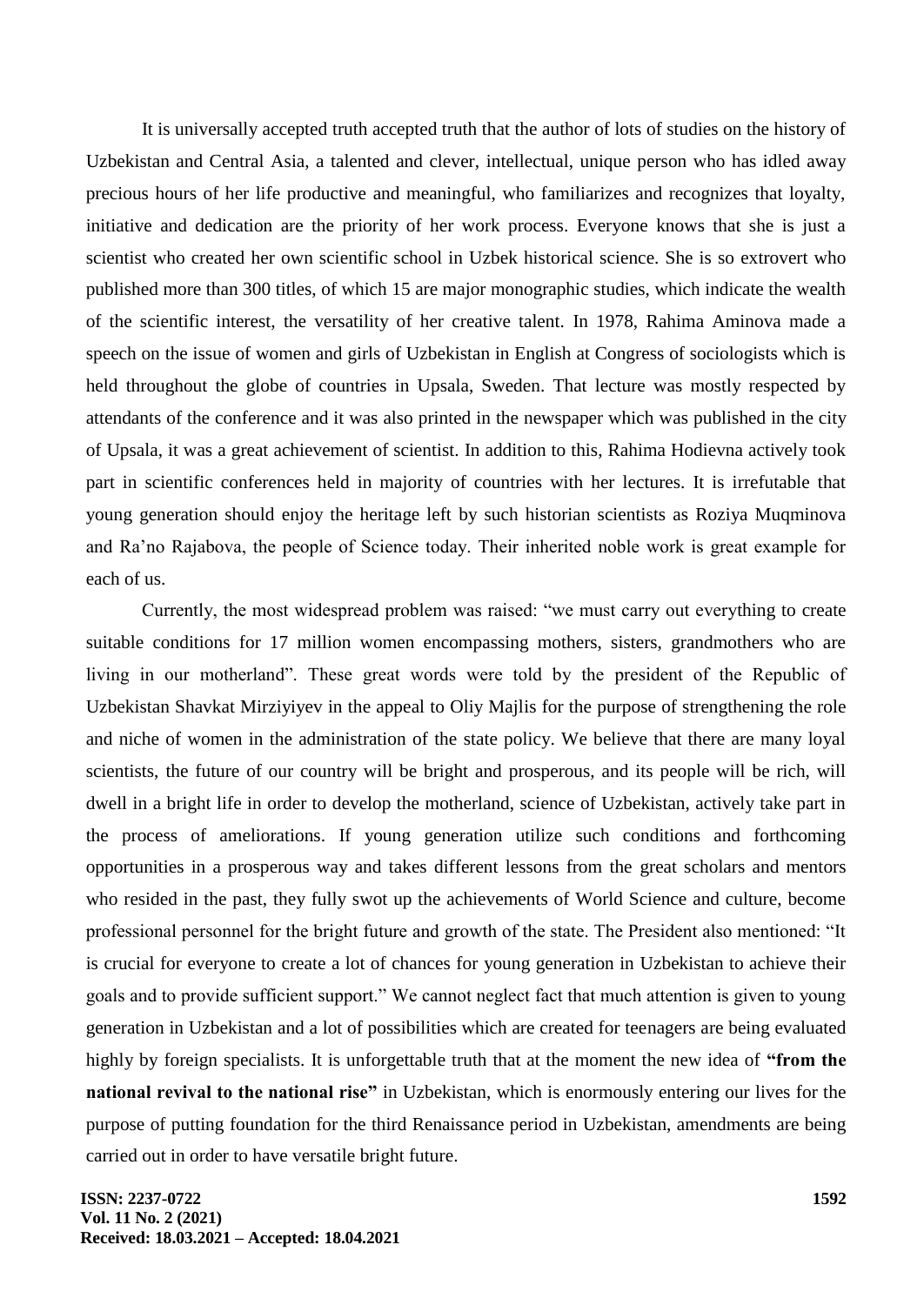#### **4. Conclusion**

Taking into account of all these factors, we may reach the last recapitulation that, it is desirable to emphasize the following:

- In summary, it is mostly admitted that in the conditions of civil society in Uzbekistan aims at the fastest amelioration of the economy and creating a suitable lifestyle for citizens of the Republic and also government officials are implementing active investment projects. However, it should be said that the issue of women who work efficiently in all field of our surroundings, make up 49.7% of the population of Uzbekistan, will still stay a problematic issue;
- A very good evaluation of the contributions of scientist to the amendments of Science, the development of innovative premises, the development of skills of community with further activity has raised to the level of Public Policy;
- It is also mentioned that for the purpose of pursuing the great work commenced in our state and to take it to a new level, President of Republic of Uzbekistan called 2021 "the year of youth support and strengthening of public health". The President of Uzbekistan is giving much attention to adolescents because they will become a great and powerful force for our bright future.
- Young generation is a vital component of society, which plays a crucial role. Therefore, the issue of youth should be the problem of whole society and state
- The prime motive why the issue of young generation stands at the center of attention, because, they are future of each country who make up more than half of state population. In addition to this, while teenagers are full of strength, they are more extrovert than any other groups. Therefore, the President of the Republic of Uzbekistan mentioned, "The third renaissance in our country is great foundation for bright future. We must create the conditions that will educate the new Khorezmids, Berunids, Ibn Sina, Ulugbek, Navoi, and Babur. This great project serves for the development of education, science and innovation.

In present years, there is no doubt that much care and attention given to women and girls in every field of life by the Government officials are remarkable. Mostly, first and foremost, a woman has economic, political, social as well personal rights and their role in society are equated with the help of current laws. The most important factor worth mentioning is the Constitution of the Republic of Uzbekistan, namely, Article 46 of the Constitution states that women and men have got equal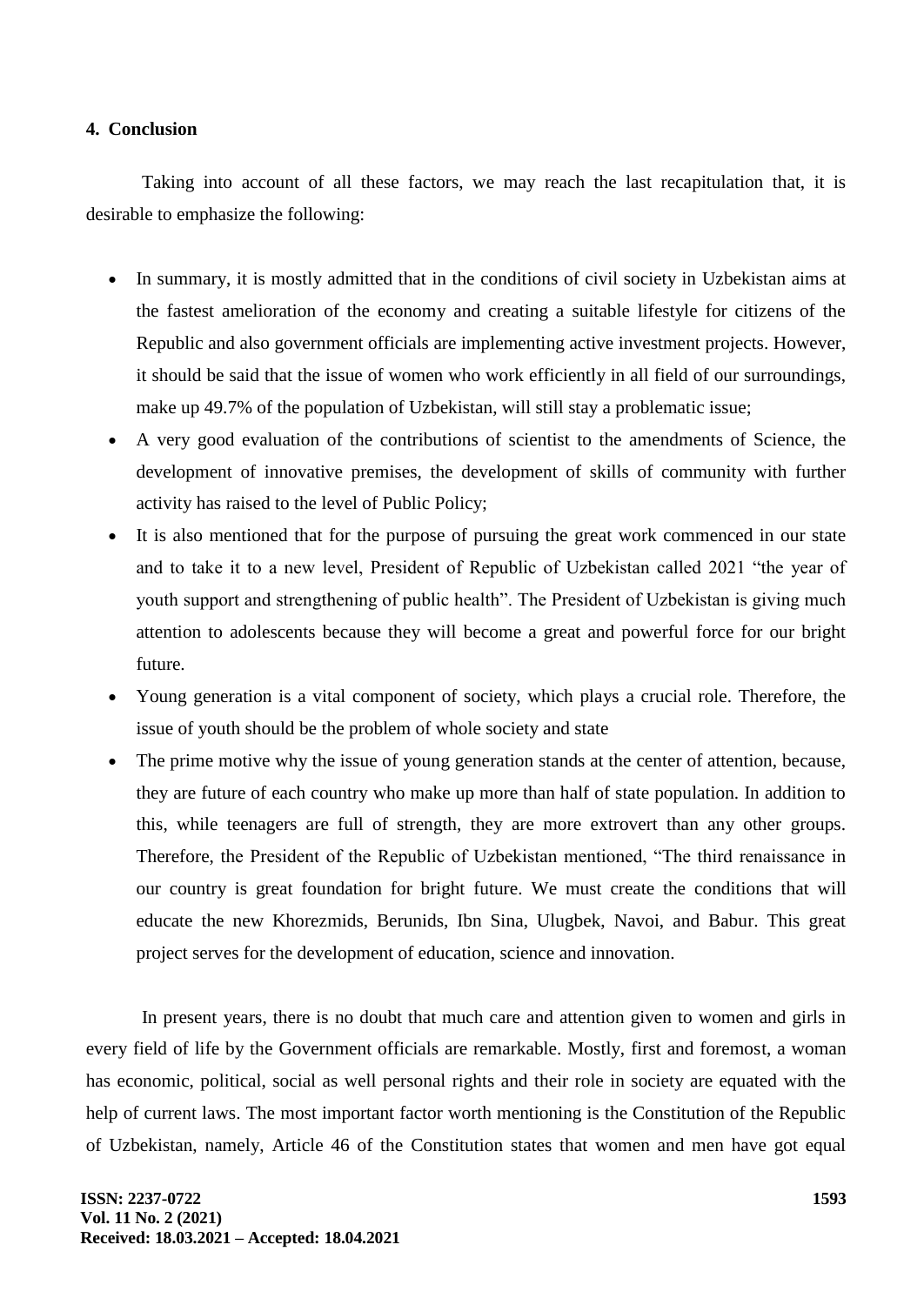rights. At this time which is in the process of current political amendments, provided that all people dwelling in our country in harmony, we will achieve many things. But we still have actual problems that are bothering. If you pay attention in each of President Shavkat Mirziyoyev's speeches and lectures, it is mainly emphasized that the solutions to hamper these problems is determined by the assignment of different organizations. Thus, there are some complex and responsible assignments such as averting them from the impact of carious destructive currents, issue of woman and girls and their role in society, their earning, the upbringing of children.

In our increasingly globalized world, today's times are changing very fast, it is the best way to ameliorate the work of neighborhoods and women who are the main parts of society, relying on them, creating legal guarantees in guaranteeing their wide attendance in representation and other public authorities. There is no doubt that, dedication of our women plays an incredibly important role. The address of the President of Republic of Uzbekistan Shavkat Mirziyoyev to the Oliy Majlis mentioned about 2020 was somehow difficult for all nations throughout the globe, the new plans and initiatives implemented in 2021 for the purpose of hampering the issues surrounding us and said "if we aim to totally change Uzbekistan into a developed country, we can achieve this only with intensive ameliorations, knowledge and innovations".

## **References**

Mirziyoev, Sh. (2019). Speech at the twentieth plenary session of the Senate of the Oliy Majlis of the Republic of Uzbekistan. *People's speech,* 127(7357).

https://nrm.uz/contentf?doc=612866\_o%E2%80%98zbekiston\_respublikasi\_prezidenti\_shavkat\_mirz ieevning\_oliy\_majlisga\_murojaatnomasi\_(2020\_yil\_24\_yanvar)&products=1\_vse\_zakonodatelstvo\_ uzbekistana

Mirziyoev, S. (2017). We will resolutely continue our path of national development and raise it to a new level. Tashkent: Uzbekistan, 1, 144.

Irisova, M. (1995). *Employment of women in Uzbekistan in the transition to market relations.*  Abstract of thesis. diss – Tashkent, 23.

Bobojonova, D. (1995). *Employment and training of national workers* - Tashkent: TSU named after Abu Rayhon Beruni, 37; That author. A woman who has become the pride of the nation. *Science and life*. – Tashkent: 1996. – № 1. – P.14;

Alimova, D. (1999). The study and tasks of women in the social sciences of Uzbekistan / The role of women and gender issues in the construction of the family, state and society in Uzbekistan. – Tashkent: Science, 1999. - B. 16-20;

Rashidova, S. (1999). Problems of improving the situation of women in Uzbekistan. *Bulletin "Gender and Development" in Uzbekistan,* 2, 17-23.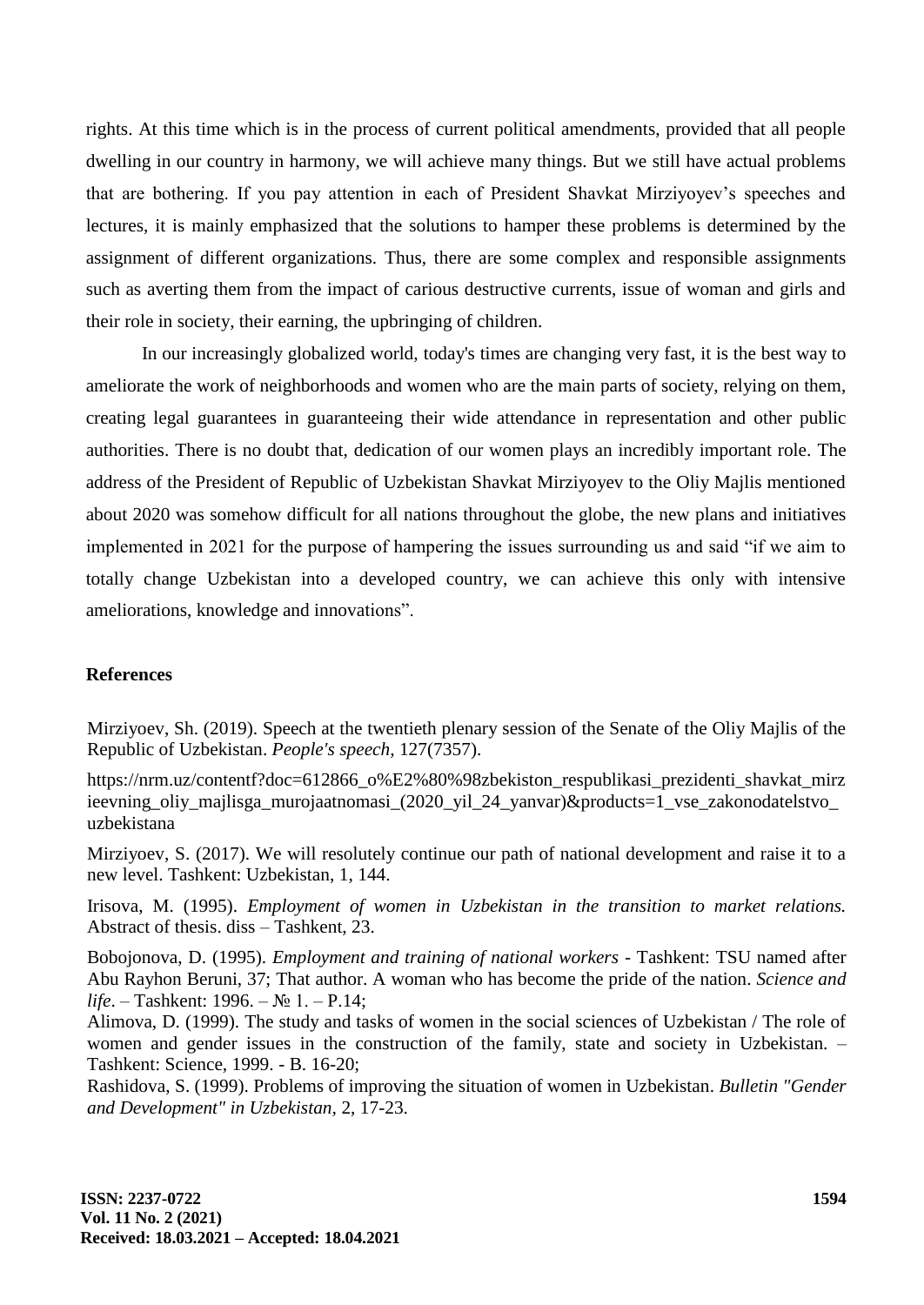Musurmonova, O. (2002). State care for women. Respect for women - Tashkent: Uzbekistan, 1999. – 320. Safaeva S. The issue of women: social and national aspects. –Tashkent, 2002. – 186 p.;

Matkarimova G. Gender and reproductive rights of women in international and national law. - Tashkent, 2002. – 41.

Muravyova, N. (2004). Raising the social status of women in Uzbekistan. - Tashkent, 2004. - 121 p .; Xolmatova M. Women's NGOs: Problems and Solutions. *Civil Society* - Tashkent: 1, 15.

New Uzbekistan – a new worldview. On the basis of the Address of the President of the Republic of Uzbekistan Shavkat Mirziyoyev to the Oliy Majlis dated December 29, 2020. Manual. Team of authors. - Tashkent, 68.

Mirziyoev, Sh. 92019). Speech at the twentieth plenary session of the Senate of the Oliy Majlis of the Republic of Uzbekistan. *People's speech.* 127 (7357).

Nishonova, N. (2013). *Socio-political activities of women in public administration* (philosophical analysis). –Tashkent: Fan, P.123.

Resolution of the Republic of Uzbekistan No. Decree 561 of September 2, 2019 "On protection of women from oppression and violence". *Legislation national database of data,* September 3, 2019. 03/19/561 / 3680.

Materials of the current archive of the Agency for Information and Mass Communications under the Administration of the President of the Republic of Uzbekistan. March 3, 2020. Reference No. 18/1110

Mirziyoev, Sh.M. (2017). *We will resolutely continue our path of national development and raise it to a new level* - Tashkent: Uzbekistan, 343.

*Speech by President of the Republic of Uzbekistan Shavkat Mirziyoyev at the solemn ceremony dedicated to the International Women's Day* on March 7, 2020. https://uza.uz/uz/posts/zbekiston

Baltabaeva, M. (2021). Womens problem at a new stage of socio-economic and political change in Uzbekistan problems and solutions. *The American Journal of Social and Education Innovations,* 03(01), 317.

We will build a free and prosperous, democratic state of Uzbekistan together with our brave and noble people. *Speech of Shavkat Mirziyoyev at the joint session of the chambers of the Oliy Majlis dedicated to the inauguration of the President of the Republic of Uzbekistan.* XXI ASR, December 15, 2016.

Speech by the President of the Republic of Uzbekistan Shavkat Mirziyoyev at the solemn ceremony dedicated to the International Women's Day, March 6, 2021. New Uzbekistan. https://yuz/uz.

Nishonova, N. (2013). *Socio-political activities of women in public administration (philosophical analysis)* –Tashkent: Fan, 123.

Report of the extended meeting of the Central Election Commission of the Republic of Uzbekistan dated November 15, 2019.

Murtazaeva, R. (2019). Modern approaches to the development of career routes for women scientists. The female scientist is a selfless force in the cause of intellectual potential and the development of society. *International scientific conference,* Tashkent, 13.

Speech of the President of the Republic of Uzbekistan Shavkat Mirziyoyev at the meeting dedicated to the International Women's Day. *People's speech,* March 8, 2018, 10(748).